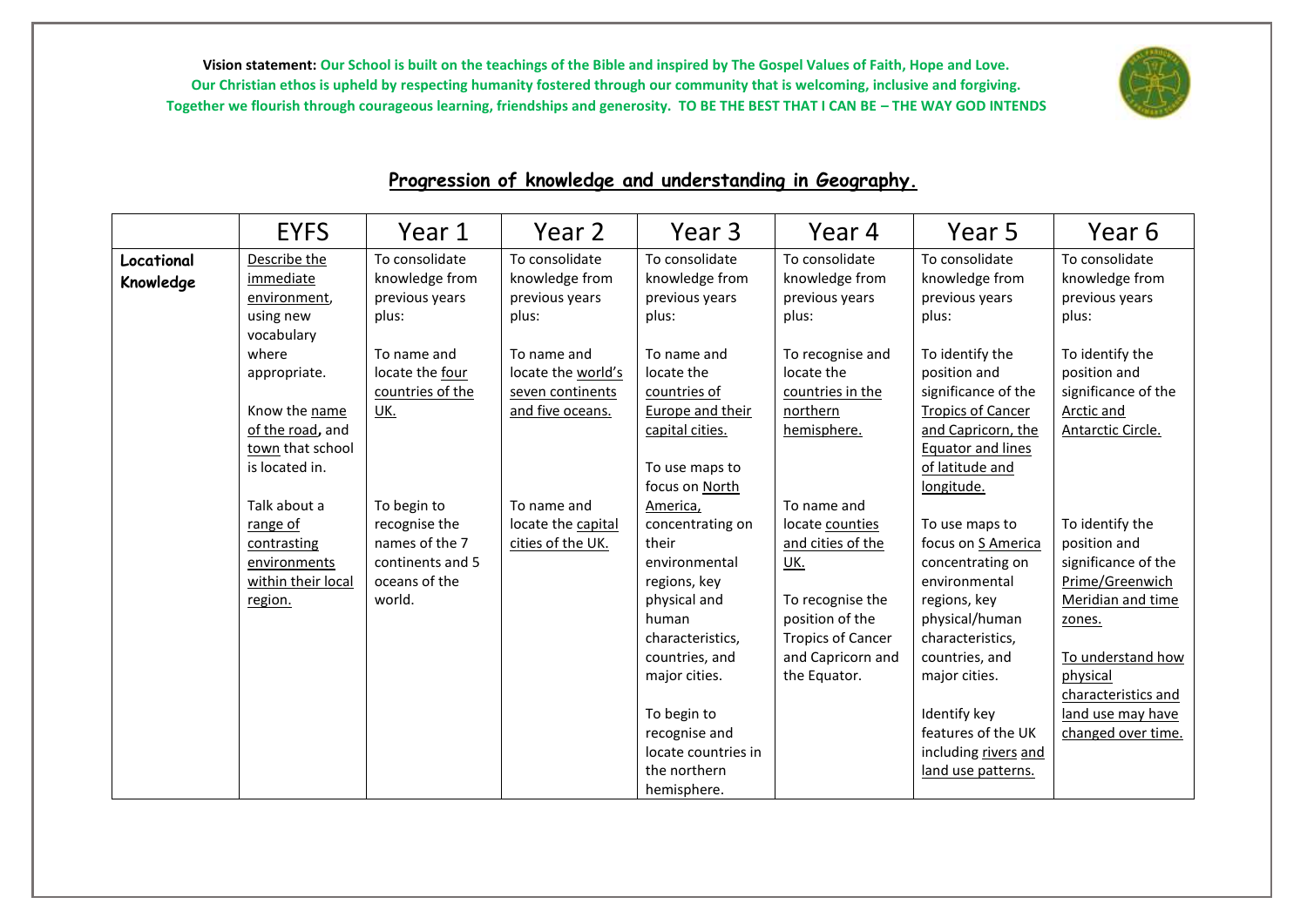

|                                                     | <b>EYFS</b>                                                                                                                                                                                                                               | Year 1                                                                                                                                          | Year 2                                                                                                                                                                                                                                              | Year <sub>3</sub>                                                                                                                                                         | Year 4                                                                                                                                                                      | Year 5                                                                                                                                                                                                               | Year 6                                                                                                                                                                              |
|-----------------------------------------------------|-------------------------------------------------------------------------------------------------------------------------------------------------------------------------------------------------------------------------------------------|-------------------------------------------------------------------------------------------------------------------------------------------------|-----------------------------------------------------------------------------------------------------------------------------------------------------------------------------------------------------------------------------------------------------|---------------------------------------------------------------------------------------------------------------------------------------------------------------------------|-----------------------------------------------------------------------------------------------------------------------------------------------------------------------------|----------------------------------------------------------------------------------------------------------------------------------------------------------------------------------------------------------------------|-------------------------------------------------------------------------------------------------------------------------------------------------------------------------------------|
|                                                     |                                                                                                                                                                                                                                           |                                                                                                                                                 |                                                                                                                                                                                                                                                     |                                                                                                                                                                           |                                                                                                                                                                             |                                                                                                                                                                                                                      |                                                                                                                                                                                     |
| Place<br>Knowledge                                  | Find out about<br>places in the<br>world that<br>contrast with<br>locations they<br>know well.                                                                                                                                            | To observe and<br>describe the<br>human and<br>physical<br>geography of their<br>local area.                                                    | To understand<br>geographical<br>similarities and<br>differences<br>through studying<br>the human and<br>physical<br>geography of a<br>small area of the<br>United Kingdom,<br>and of a small<br>area in a<br>contrasting non-<br>European country. | To understand<br>geographical<br>similarities and<br>differences<br>through the study<br>of human and<br>physical geography<br>of a region of<br>within North<br>America. | To understand<br>geographical<br>similarities and<br>differences<br>through the study<br>of human and<br>physical geography<br>of Europe and<br>North and South<br>America. | To understand<br>geographical<br>similarities and<br>differences<br>through the study<br>of human and<br>physical geography<br>of a region of the<br><b>United Kingdom</b><br>and a region in a<br>European country. | To understand and<br>explain<br>geographical<br>similarities and<br>differences<br>through the study<br>of human and<br>physical geography<br>of a region of the<br>United Kingdom. |
| Knowledge of<br>human and<br>physical<br>geography. | Observe the<br>natural world<br>and how the<br>seasons change,<br>talking about the<br>weather and<br>seasonal<br>features.<br>Explain how<br>children's lives in<br>other countries<br>may be similar or<br>different in<br>terms of how | To identify<br>seasonal and daily<br>weather patterns<br>in the United<br>Kingdom and the<br>location of hot<br>and cold areas of<br>the world. | To identify<br>seasonal and daily<br>weather patterns<br>in the United<br>Kingdom and the<br>location of hot<br>and cold areas of<br>the world in<br>relation to the<br>Equator and the<br>North and South<br>Poles.                                | To begin to<br>describe key<br>aspects of physical<br>geography<br>including<br>climate zones,<br>volcanoes and<br>earthquakes.                                           | To describe and<br>understand key<br>aspects of physical<br>geography<br>including climate<br>zones, biomes and<br>vegetation belts.                                        | To describe and<br>understand key<br>aspects of physical<br>geography<br>including<br>climate zones,<br>biomes and<br>vegetation belts,<br>volcanoes and<br>earthquakes, rivers<br>and the water<br>cycle.           | To describe,<br>understand and<br>explain key aspects<br>of physical<br>geography,<br>including: climate<br>zones, biomes and<br>vegetation belts<br>and mountains                  |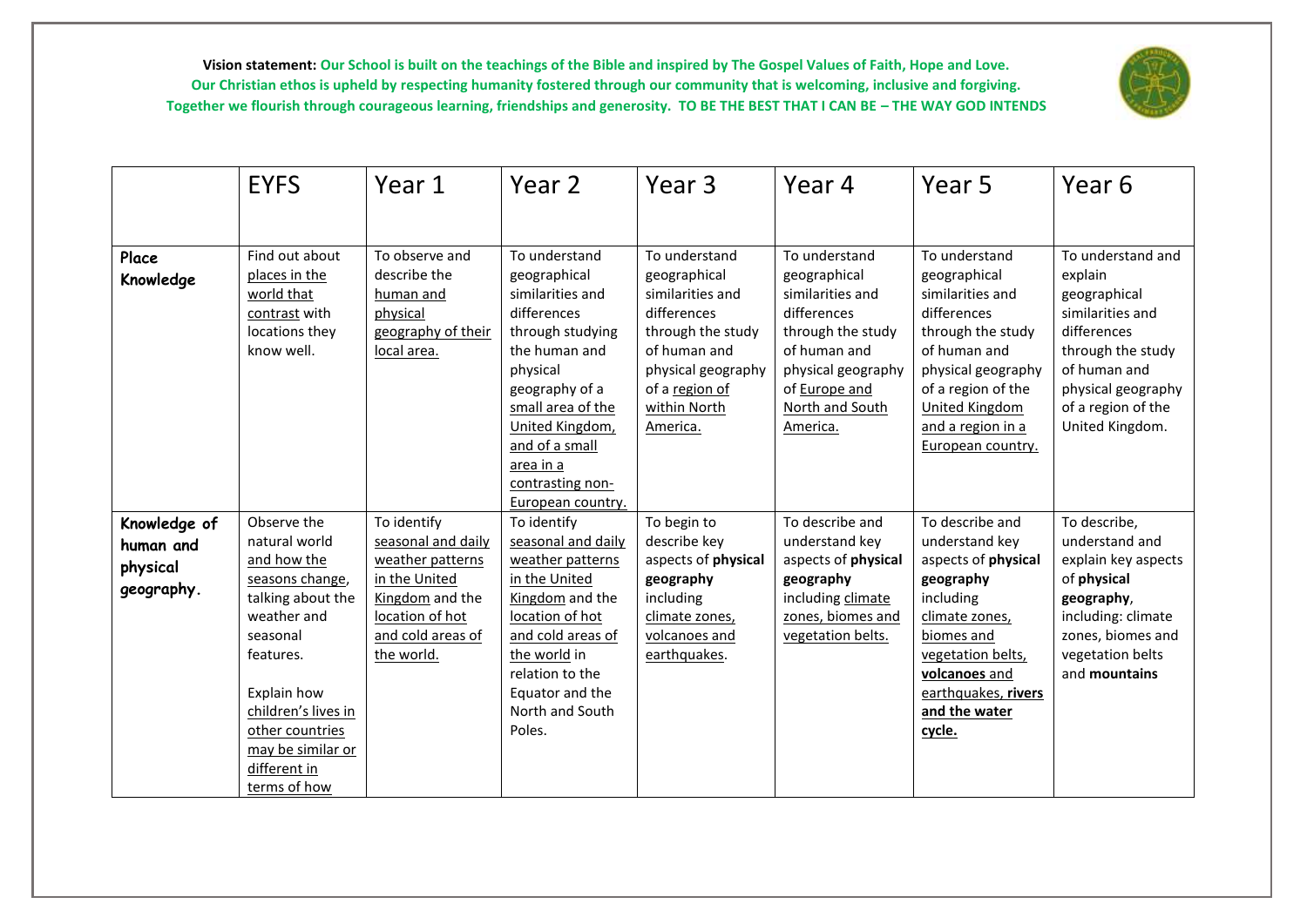

|              | they travel to    | To use basic       | To use basic          | To begin to        | To describe and    | To describe and     | To describe,         |
|--------------|-------------------|--------------------|-----------------------|--------------------|--------------------|---------------------|----------------------|
|              | school, what      | geographical       | geographical          | describe and       | understand         | understand aspects  | understand and       |
|              | they eat, where   | vocabulary to      | vocabulary to         | understand         | aspects of human   | of human            | explain key aspects  |
|              | they live, and so | refer to key       | refer to: key         | aspects of human   | geography          | geography           | of human             |
|              | <u>on.</u>        | human features of  | physical features,    | geography          | including types of | including           | geography            |
|              |                   | the local          | including: beach,     | including          | settlement and     | types of settlement | including types of   |
|              |                   | environment        | cliff, coast, forest, | economic activity, | land use and       | and land use,       | settlement and       |
|              |                   | including city,    | hill, mountain,       | settlement and     | economic           | economic activity   | land use, economic   |
|              |                   | town, village,     | sea, ocean, river,    | land use.          | activity/trade     | including trade     | activity including   |
|              |                   | house, shop.       | soil, valley,         |                    | links.             | links, and the      | trade links, and the |
|              |                   |                    | vegetation,           |                    |                    | distribution of     | distribution of      |
|              |                   |                    |                       |                    | To begin to        | natural resources   | natural resources    |
|              |                   |                    | To use basic          |                    | describe and       | including energy,   | including energy,    |
|              |                   |                    | geographical          |                    | understand the     | food, minerals and  | food, minerals and   |
|              |                   |                    | vocabulary to         |                    | distribution of    | water.              | water.               |
|              |                   |                    | refer to key          |                    | natural resources  |                     |                      |
|              |                   |                    | human features,       |                    | including energy,  |                     |                      |
|              |                   |                    | including: city,      |                    | food minerals and  |                     |                      |
|              |                   |                    | town, village,        |                    | water.             |                     |                      |
|              |                   |                    | factory, farm,        |                    |                    |                     |                      |
|              |                   |                    | house, office, port   |                    |                    |                     |                      |
|              |                   |                    | and harbour.          |                    |                    |                     |                      |
| Geographical | Look at aerial    | To use maps,       | To use world          | To use maps,       | To use maps,       | To confidently use  | To confidently use   |
| Skills and   | views of the      | atlases and globes | maps, atlases and     | atlases, globes    | atlases, globes    | a combination of    | a combination of     |
| Fieldwork    | school setting,   | to identify the    | globes to identify    | and                | and                | maps, atlases,      | maps, atlases,       |
|              | commenting on     | continents and     | the countries         | digital/computer   | digital/computer   | globes and          | globes and           |
|              | what they         | oceans studied.    | studied.              | mapping to locate  | mapping to locate  | digital/computer    | digital/computer     |
|              | notice,           |                    |                       | countries and      | countries and      | mapping to locate   | mapping to locate    |
|              | recognising       |                    |                       | begin to describe  | describe features. | countries and       | countries and        |
|              | buildings, open   |                    |                       | features.          |                    | describe features.  | describe features.   |
|              | space, roads and  |                    |                       |                    |                    |                     |                      |
|              | other simple      |                    |                       |                    |                    |                     |                      |
|              | features.         |                    |                       |                    |                    |                     |                      |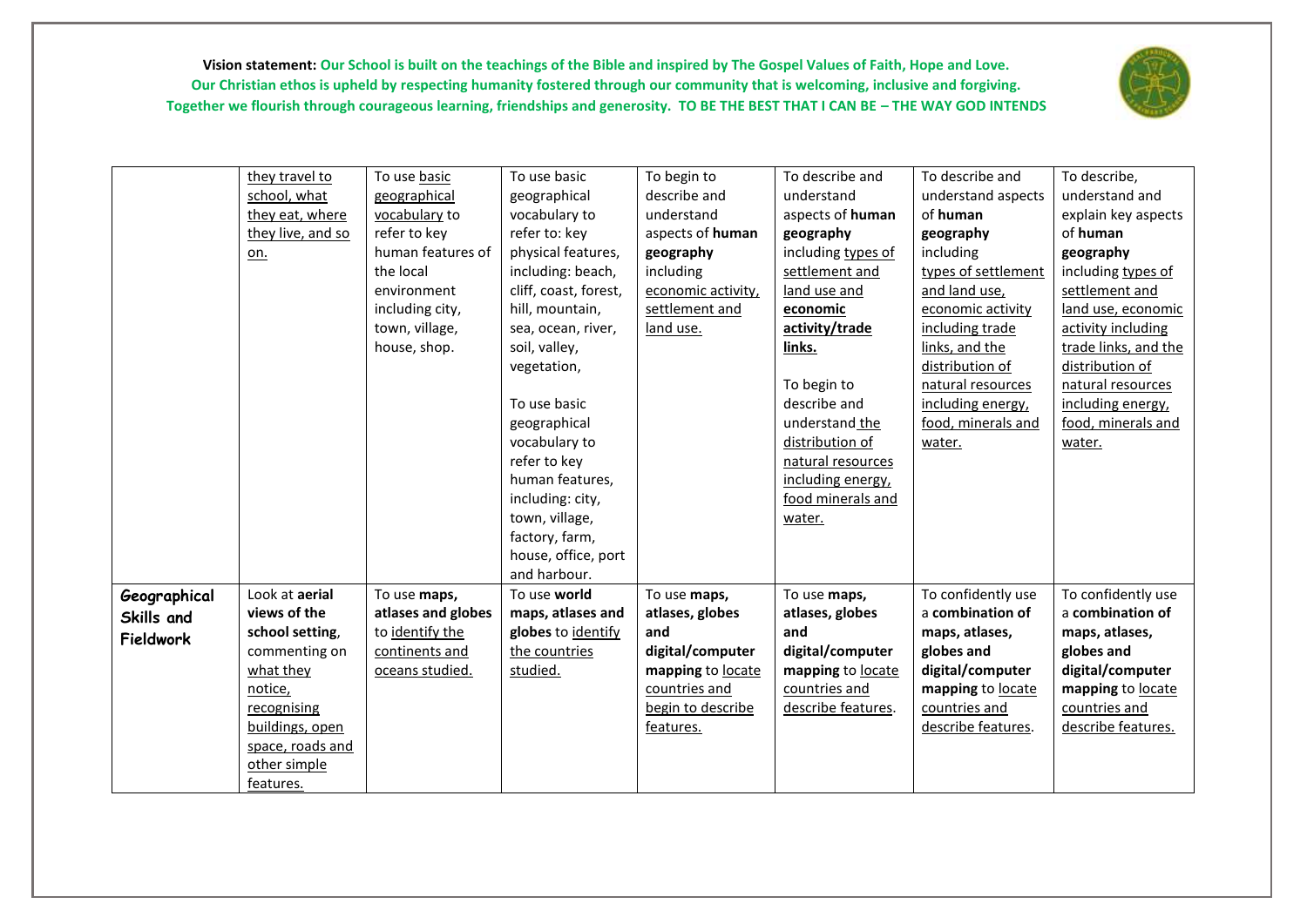

| Draw simple<br>maps of their<br>immediate<br>environment, or<br>maps from<br>imaginary story<br>settings they are<br>familiar with. | To use locational<br>and directional<br>language (near,<br>far, left, right) to<br>describe the<br>location of<br>features.<br>To use<br>photographs to<br>recognise<br>landmarks and<br>basic human and<br>physical features;<br>devise simple<br>picture maps. | Use simple<br>compass<br>directions (N, S E,<br>W) to describe the<br>location of<br>features and<br>routes on a map.<br>To use aerial<br>photographs and<br>plan perspectives<br>to recognise<br>landmarks and<br>basic<br>human/physical<br>features; devise<br>simple map with<br>basic symbols in a<br>key. | To begin to use the<br>eight points of a<br>compass, symbols<br>and keys to build<br>their knowledge of<br>the UK.                                                         | To use the eight<br>points of a<br>compass, symbols<br>and keys and grid<br>references to build<br>their knowledge of<br>the UK and the<br>wider world.                               | To use the eight<br>points of a<br>compass, four-<br>figure grid<br>references,<br>symbols and keys<br>(including the use<br>of OS maps) to<br>build their<br>knowledge of the<br>UK and the wider<br>world.            | To extend<br>previous skills to<br>include 6 figure<br>grid references to<br>build their<br>knowledge of the<br>UK and the wider<br>world, both past<br>and present.<br>To use fieldwork to      |
|-------------------------------------------------------------------------------------------------------------------------------------|------------------------------------------------------------------------------------------------------------------------------------------------------------------------------------------------------------------------------------------------------------------|-----------------------------------------------------------------------------------------------------------------------------------------------------------------------------------------------------------------------------------------------------------------------------------------------------------------|----------------------------------------------------------------------------------------------------------------------------------------------------------------------------|---------------------------------------------------------------------------------------------------------------------------------------------------------------------------------------|-------------------------------------------------------------------------------------------------------------------------------------------------------------------------------------------------------------------------|--------------------------------------------------------------------------------------------------------------------------------------------------------------------------------------------------|
|                                                                                                                                     | Use simple<br>fieldwork and<br>observational<br>skills to study the<br>geography of their<br>school and its<br>grounds.                                                                                                                                          | Use fieldwork and<br>observational<br>skills to study the<br>key human and<br>physical features<br>of the school and<br>the surrounding<br>area.                                                                                                                                                                | To use fieldwork<br>to observe and<br>record the human<br>and physical<br>features in the<br>local area using a<br>range of methods<br>including sketch<br>maps and plans. | To use fieldwork<br>to observe and<br>record the human<br>and physical<br>features in the<br>local area using a<br>range of methods<br>including sketch<br>maps, plans and<br>graphs. | To use fieldwork to<br>observe, measure<br>and record the<br>human and<br>physical features in<br>the local area using<br>a range of methods<br>including sketch<br>maps, plans,<br>graphs and digital<br>technologies. | observe, measure<br>and record the<br>human and<br>physical features in<br>the local area using<br>a range of methods<br>including sketch<br>maps, plans,<br>graphs and digital<br>technologies. |